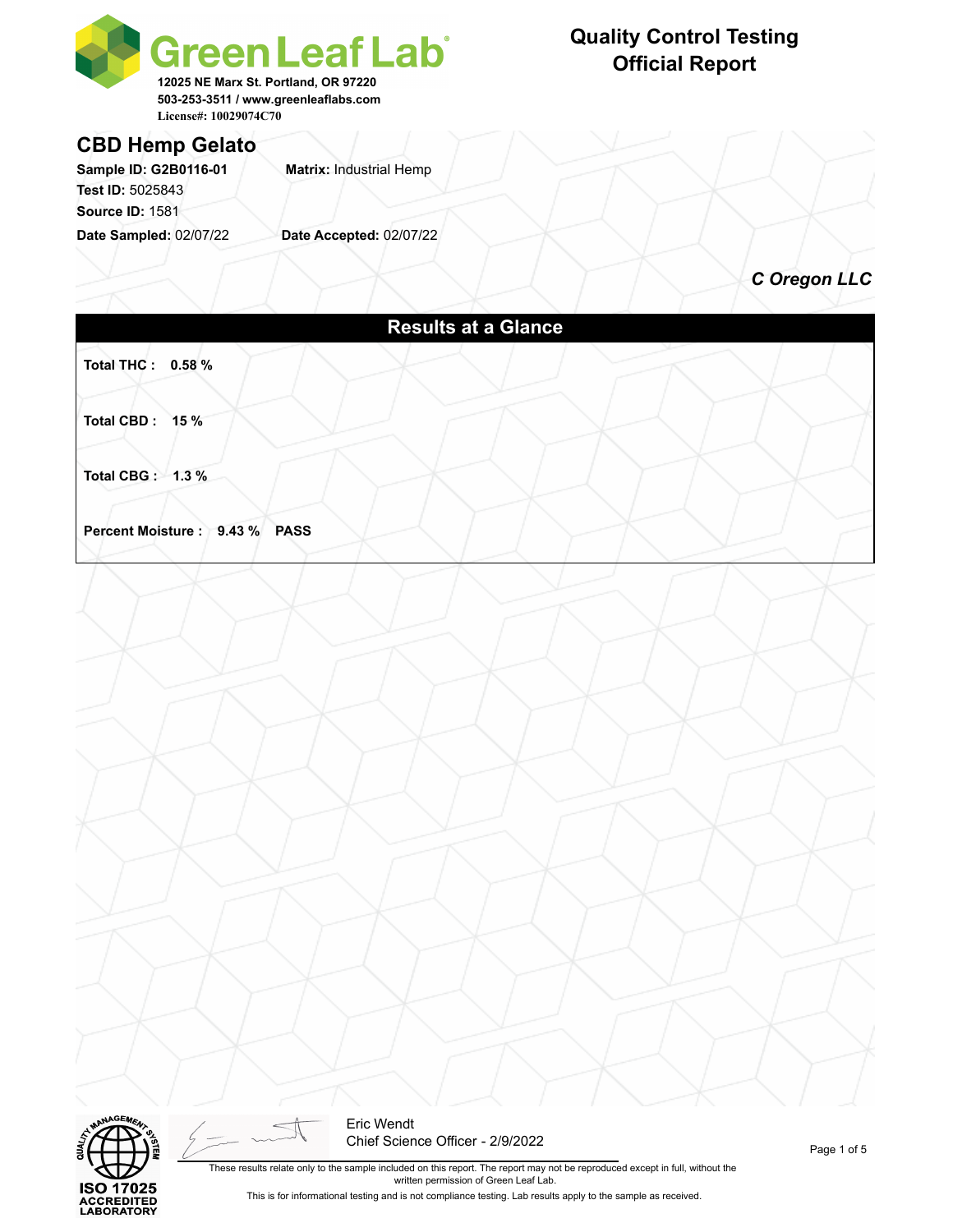

## **Quality Control Testing Official Report**

### **CBD Hemp Gelato**

Sample ID: G2B0116-01 **Matrix: Industrial Hemp Test ID:** 5025843 **Source ID:** 1581

**Date Sampled:** 02/07/22 **Date Accepted:** 02/07/22

*C Oregon LLC*

|                             |         |                |         | <b>Potency Analysis</b>  |                                          |
|-----------------------------|---------|----------------|---------|--------------------------|------------------------------------------|
| <b>Date/Time Extracted:</b> |         | 02/08/22 13:08 |         | Analysis Method/SOP: 215 | Batch Identification: 2207013            |
|                             | LOQ (%) | % by Wt.       | mg/g    |                          | <b>Cannabinoids Profile</b>              |
| <b>Total THC</b>            | 0.010   | 0.58           | 5.8     |                          |                                          |
| <b>Total CBD</b>            | 0.009   | 15             | 150     |                          | 0.8                                      |
| <b>Total CBG</b>            | 0.0009  | 1.3            | 13      |                          | $\frac{-000!1}{-0.5}$                    |
| <b>THCA</b>                 | 0.0006  | 0.51           | 5.1     |                          | 0.1                                      |
| delta 9-THC                 | 0.0006  | 0.13           | 1.3     |                          | 1.4                                      |
| delta 8-THC                 | 0.005   | $<$ LOQ        | $<$ LOQ |                          |                                          |
| <b>THCV</b>                 | 0.006   | $<$ LOQ        | $<$ LOQ |                          |                                          |
| <b>THCVA</b>                | 0.002   | $<$ LOQ        | $<$ LOQ |                          |                                          |
| CBD                         | 0.002   | 0.76           | 7.6     |                          |                                          |
| <b>CBDA</b>                 | 0.002   | 17             | 170     |                          | <b>THCA</b><br>0.5<br>delta 9-THC<br>0.1 |
| <b>CBDV</b>                 | 0.006   | $<$ LOQ        | $<$ LOQ |                          | <b>CBGA</b><br>1.4<br>CBDA<br>16.7       |
| <b>CBDVA</b>                | 0.002   | 0.13           | 1.3     |                          | <b>CBD</b><br>0.8                        |
| <b>CBN</b>                  | 0.003   | $<$ LOQ        | $<$ LOQ | $16.7 -$                 | <b>CBG</b><br>0.1<br><b>CBC</b><br>0.1   |
| <b>CBG</b>                  | 0.0009  | 0.081          | 0.81    |                          | <b>CBDVA</b><br>0.1<br>Total:<br>19.8    |
| <b>CBGA</b>                 | 0.0009  | 1.4            | 14      |                          |                                          |
| <b>CBC</b>                  | 0.010   | 0.10           | 1       |                          |                                          |
|                             |         |                |         | <b>Moisture</b>          |                                          |

**Date/Time Extracted: 02/08/22 13:18 Analysis Method/SOP: 103**

Moisture: 9.43 % Action Level: 15%

Potency results are reported on a dry weight basis. Total THC = delta  $9$ -THC + (THCA  $*$  0.877) Total CBD =  $CBD + (CBDA * 0.877)$ Total CBG = CBG + (CBGA \* 0.878) LOQ=Limit of Quantification, the lowest measurable concentration of an analyte.



Eric Wendt Chief Science Officer - 2/9/2022

Page 2 of 5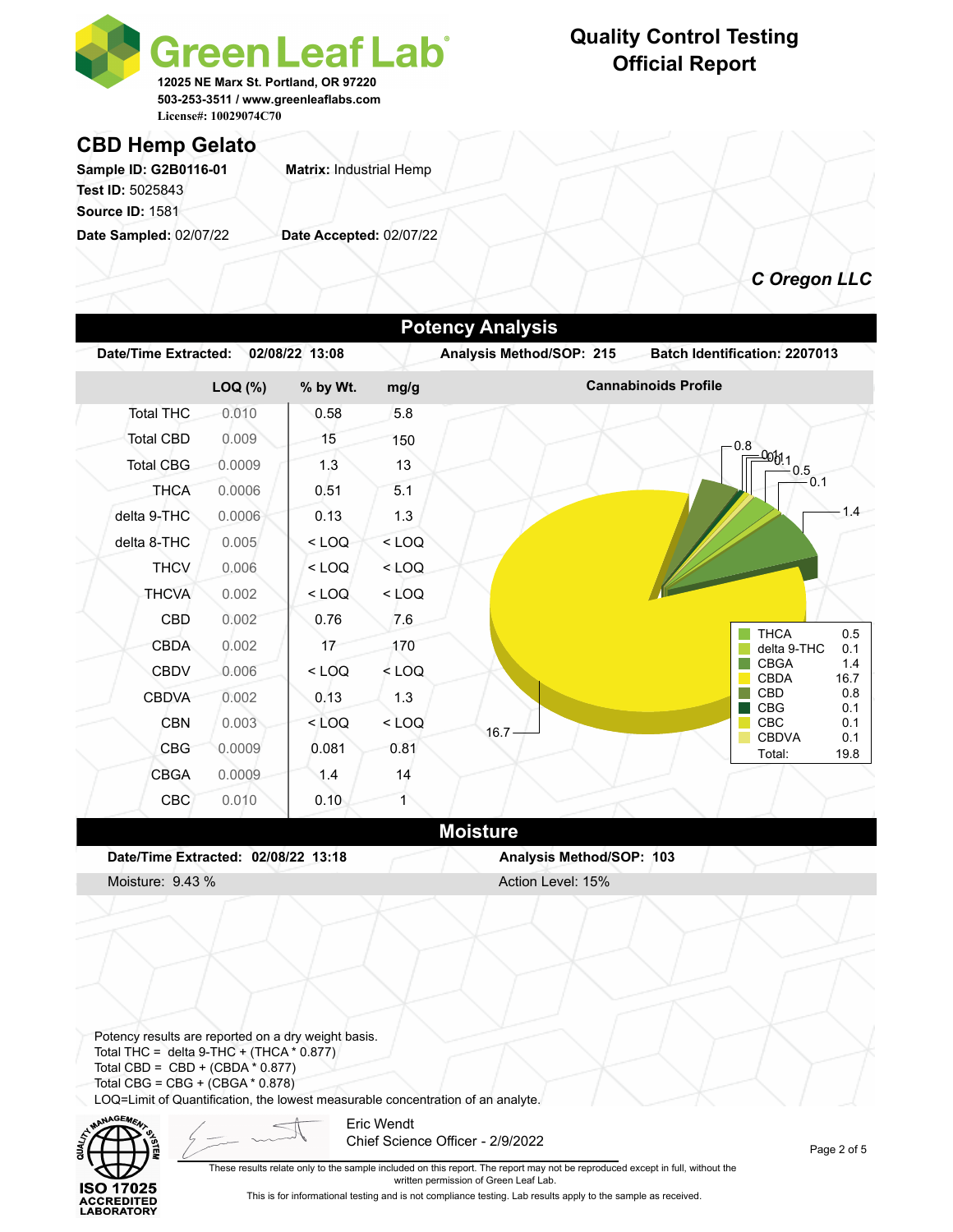

# **Quality Control Potency**

#### *Batch: 2207013 - 215-Hemp*

| <b>Extracted</b><br>Analyzed<br><b>Notes</b> |
|----------------------------------------------|
|                                              |
| 02/08/22 13:08<br>02/09/22 01:27             |
| 02/08/22 13:08<br>02/09/22 01:27             |
| 02/08/22 13:08<br>02/09/22 01:27             |
| 02/08/22 13:08<br>02/09/22 01:27             |
| 02/08/22 13:08<br>02/09/22 01:27             |
| 02/08/22 13:08<br>02/09/22 01:27             |
| 02/08/22 13:08<br>02/09/22 01:27             |
| 02/08/22 13:08<br>02/09/22 01:27             |
| 02/08/22 13:08<br>02/09/22 01:27             |
| 02/08/22 13:08<br>02/09/22 01:27             |
| 02/08/22 13:08<br>02/09/22 01:27             |
| 02/08/22 13:08<br>02/09/22 01:27             |
| 02/08/22 13:08<br>02/09/22 01:27             |
| 02/08/22 13:08<br>02/09/22 01:27             |
| 02/08/22 13:08<br>02/09/22 01:27             |
| 02/08/22 13:08<br>02/09/22 01:27             |
| 02/08/22 13:08<br>02/09/22 01:27             |
| 02/08/22 13:08<br>02/09/22 01:27             |
| 02/08/22 13:08<br>02/09/22 01:27             |
| 02/08/22 13:08<br>02/09/22 01:27             |
| 02/08/22 13:08<br>02/09/22 01:27             |
| 02/08/22 13:08<br>02/09/22 01:27             |
| 02/08/22 13:08<br>02/09/22 01:27             |
| 02/08/22 13:08<br>02/09/22 01:27             |
| 02/08/22 13:08<br>02/09/22 01:27             |
| 02/08/22 13:08<br>02/09/22 01:27             |
|                                              |

#### **Reference(2207013-SRM1)**

| $\cdot$<br>Analyte | % Recovery | LOQ      | <b>Units</b> | %Recovery Limits | <b>Extracted</b> | Analyzed       | <b>Notes</b> |
|--------------------|------------|----------|--------------|------------------|------------------|----------------|--------------|
| <b>THCA</b>        | 98.0       | 5.000E-4 | $\%$         | 80-120           | 02/08/22 13:08   | 02/09/22 02:01 |              |
| <b>THCA</b>        | 98.0       | 0.0005   | $\%$         | 80-120           | 02/08/22 13:08   | 02/09/22 02:01 |              |
| delta 9-THC        | 91.5       | 5.000E-4 | $\%$         | 80-120           | 02/08/22 13:08   | 02/09/22 02:01 |              |
| delta 9-THC        | 91.5       | 0.0005   | $\%$         | 80-120           | 02/08/22 13:08   | 02/09/22 02:01 |              |
| <b>CBD</b>         | 92.0       | 5.000E-4 | $\%$         | 80-120           | 02/08/22 13:08   | 02/09/22 02:01 |              |
| <b>CBD</b>         | 92.0       | 0.0005   | $\%$         | 80-120           | 02/08/22 13:08   | 02/09/22 02:01 |              |
| <b>CBDA</b>        | 98.5       | 5.000E-4 | $\%$         | 80-120           | 02/08/22 13:08   | 02/09/22 02:01 |              |
| <b>CBDA</b>        | 98.5       | 0.0005   | $\%$         | 80-120           | 02/08/22 13:08   | 02/09/22 02:01 |              |

## **Moisture Content**



Eric Wendt Chief Science Officer - 2/9/2022

These results relate only to the sample included on this report. The report may not be reproduced except in full, without the

written permission of Green Leaf Lab.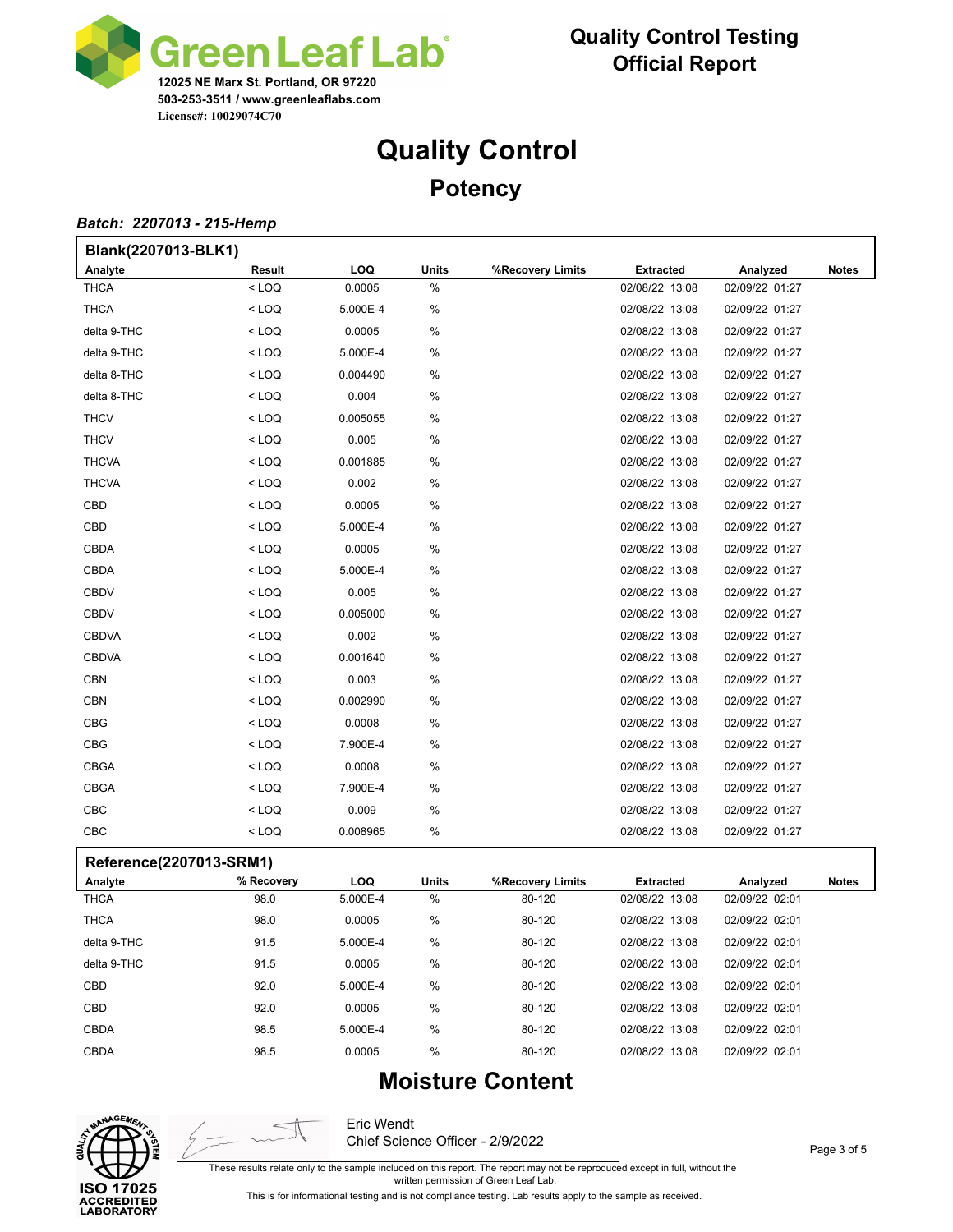

# **Quality Control Moisture Content (Continued)**

*Batch: 2207006 - 103*

| Reference(2207006-SRM1) |            |     |       |                  |                  |                |              |
|-------------------------|------------|-----|-------|------------------|------------------|----------------|--------------|
| Analyte                 | % Recovery | LOQ | Units | %Recovery Limits | <b>Extracted</b> | Analyzed       | <b>Notes</b> |
| <b>Percent Moisture</b> | 95.6       |     | %     | 80-120           | 02/08/22 13:18   | 02/08/22 13:18 |              |
|                         |            |     |       |                  |                  |                |              |
| Reference(2207006-SRM2) |            |     |       |                  |                  |                |              |
| Analyte                 | % Recovery | LOQ | Units | %Recovery Limits | <b>Extracted</b> | Analyzed       | <b>Notes</b> |





Eric Wendt Chief Science Officer - 2/9/2022

Page 4 of 5